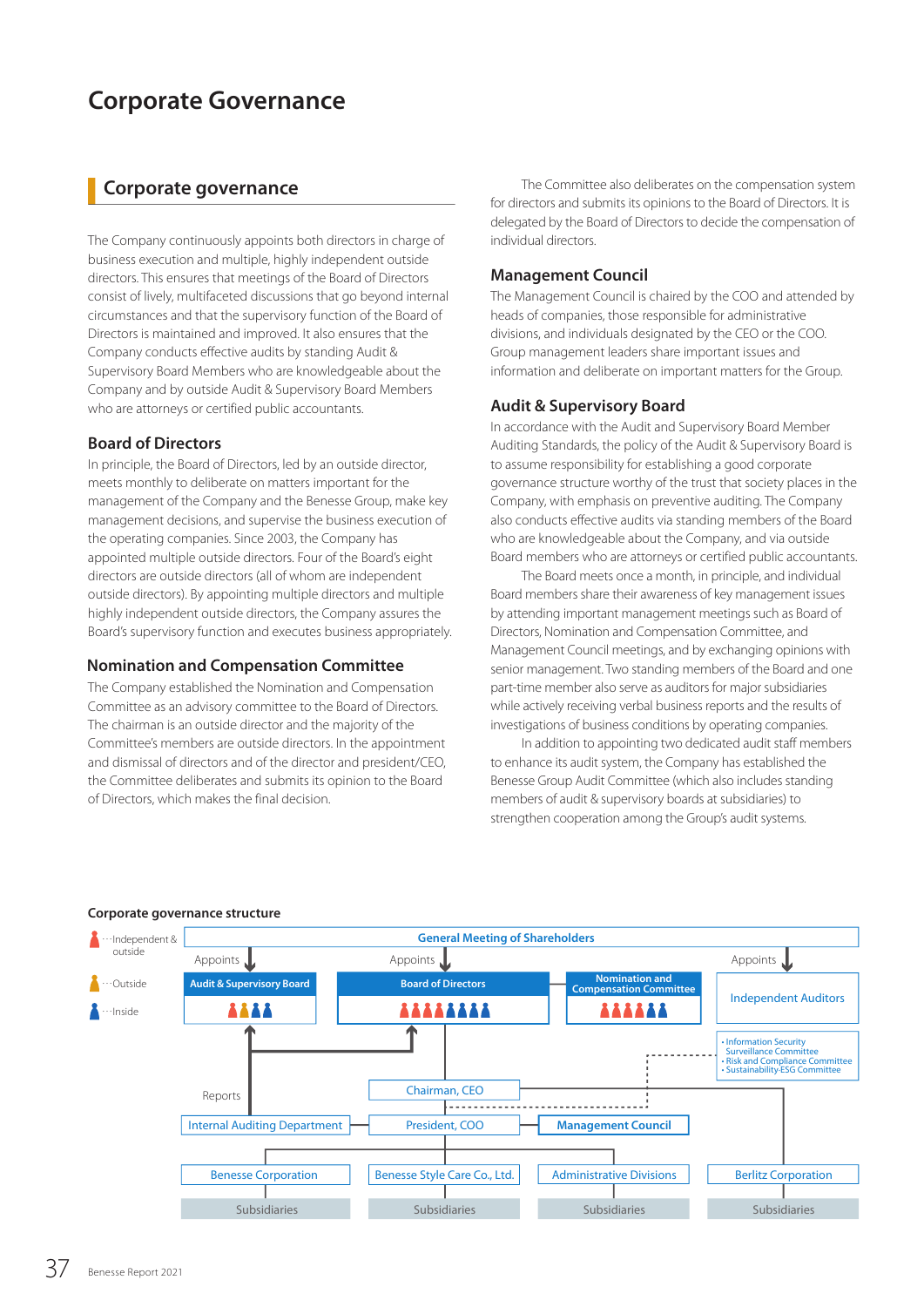## **Improving the effectiveness of the Board of Directors**

In fiscal 2015, the Company began carrying out an annual assessment of the Board of Directors. Since fiscal 2016, the findings of these assessments have been used to make improvements to the Board of Directors.

In fiscal 2020, as well, a questionnaire was administered to all 14 directors and members of the Audit & Supervisory Board. Outside experts also interviewed all of the directors and members of the Audit & Supervisory Board. Based on the results, the Board's effectiveness was analyzed and the Board evaluated itself and deliberated concerning the results. The questionnaires and interviews found the Board of Directors to have maintained a high level of effectiveness and confirmed that the Board engages in substantive discussions. However, they also confirmed further issues to be tackled in order to raise the effectiveness of the Board of Directors and continue increasing the Company' s value. These issues will be resolved through further deliberation by the Board of Directors.

#### **1) Questionnaire evaluation**

| <b>Survey Period:</b>    | <b>March 2021</b>                                                                                                                                                                                                                                                                   |
|--------------------------|-------------------------------------------------------------------------------------------------------------------------------------------------------------------------------------------------------------------------------------------------------------------------------------|
|                          | Response Format: Five-stage evaluation +<br>comments/respondents identified by name                                                                                                                                                                                                 |
| <b>Evaluation items:</b> | (1) Overall evaluation of the Board of Directors<br>(2) The composition of the Board of Directors<br>(3) The operations of the Board of Directors<br>(4) The quality of Board discussions<br>(5) Information provision and training<br>(6) Dialogue with shareholders and investors |
| 2) Individual interviews |                                                                                                                                                                                                                                                                                     |

#### **Survey Period:** March to April 2021

Confirmation and further examination of each person's responses to the questionnaire, as well as individual interviews by outside experts about other issues.

### **FY2020 initiatives and future actions**

| <b>FY2020 initiatives</b> | Efforts were focused on the following items based on the results of the previous questionnaire.<br>In the process of preparing the medium-term management plan, in addition to the Board of Directors meetings,<br>members of the Board held three offsite meetings for intensive discussions where there was a lively exchange<br>of opinions.<br>. Ongoing discussions about management strategy and capital policy from medium- and long-term perspectives<br>• Increased sharing of and discussion about non-financial information and sustainability<br>• Ongoing precautionary discussions about risks that could impact the group as a whole |
|---------------------------|-----------------------------------------------------------------------------------------------------------------------------------------------------------------------------------------------------------------------------------------------------------------------------------------------------------------------------------------------------------------------------------------------------------------------------------------------------------------------------------------------------------------------------------------------------------------------------------------------------------------------------------------------------|
|                           |                                                                                                                                                                                                                                                                                                                                                                                                                                                                                                                                                                                                                                                     |
| Overview of the           | <b>High level maintained</b>                                                                                                                                                                                                                                                                                                                                                                                                                                                                                                                                                                                                                        |
| FY2020 assessment         | • Thorough support is given to outside directors and to members of the Audit & Supervisory Board by means of<br>practices such as various types of briefings and the holding of officer study sessions. As a result, directors and<br>Audit & Supervisory Board Members are able to put their experience and expertise to work, rendering the<br>discussions of the Board of Directors free, open, and constructive.<br>. Group strategy, the medium-term management plan, and group performance are actively discussed for the<br>purpose of increasing corporate value.                                                                           |
|                           | Issues to be further addressed                                                                                                                                                                                                                                                                                                                                                                                                                                                                                                                                                                                                                      |
|                           | . Ongoing review of the business portfolio and discussion regarding the allocation of management resources<br>. Discussion regarding succession planning for representative directors and management compensation<br>. Discussion regarding ESG and sustainability initiatives<br>• Enhanced dialogue with shareholders and investors and improved feedback to management                                                                                                                                                                                                                                                                           |
|                           |                                                                                                                                                                                                                                                                                                                                                                                                                                                                                                                                                                                                                                                     |

**FY2021 initiatives based on the results of the evaluation**

#### **It was confirmed that focused efforts would be made to address the following issues.**

- (1) Monitor the medium-term management plan (2) Discuss nominations and compensation<br>(3) Discuss ESG and sustainability initiatives (4) Discuss improving diversity and inclusion
- -
- (4) Discuss improving diversity and inclusion
- (5) Enhance dialogue with shareholders and investors and improved feedback to management (6) Increase discussion time in order to facilitate the above-mentioned discussions by carefully selecting board meeting proposals. Promote free and open discussion by increasing opportunities for dialogue among members of the Board of Directors through participation in various events including preliminary briefings and executive study sessions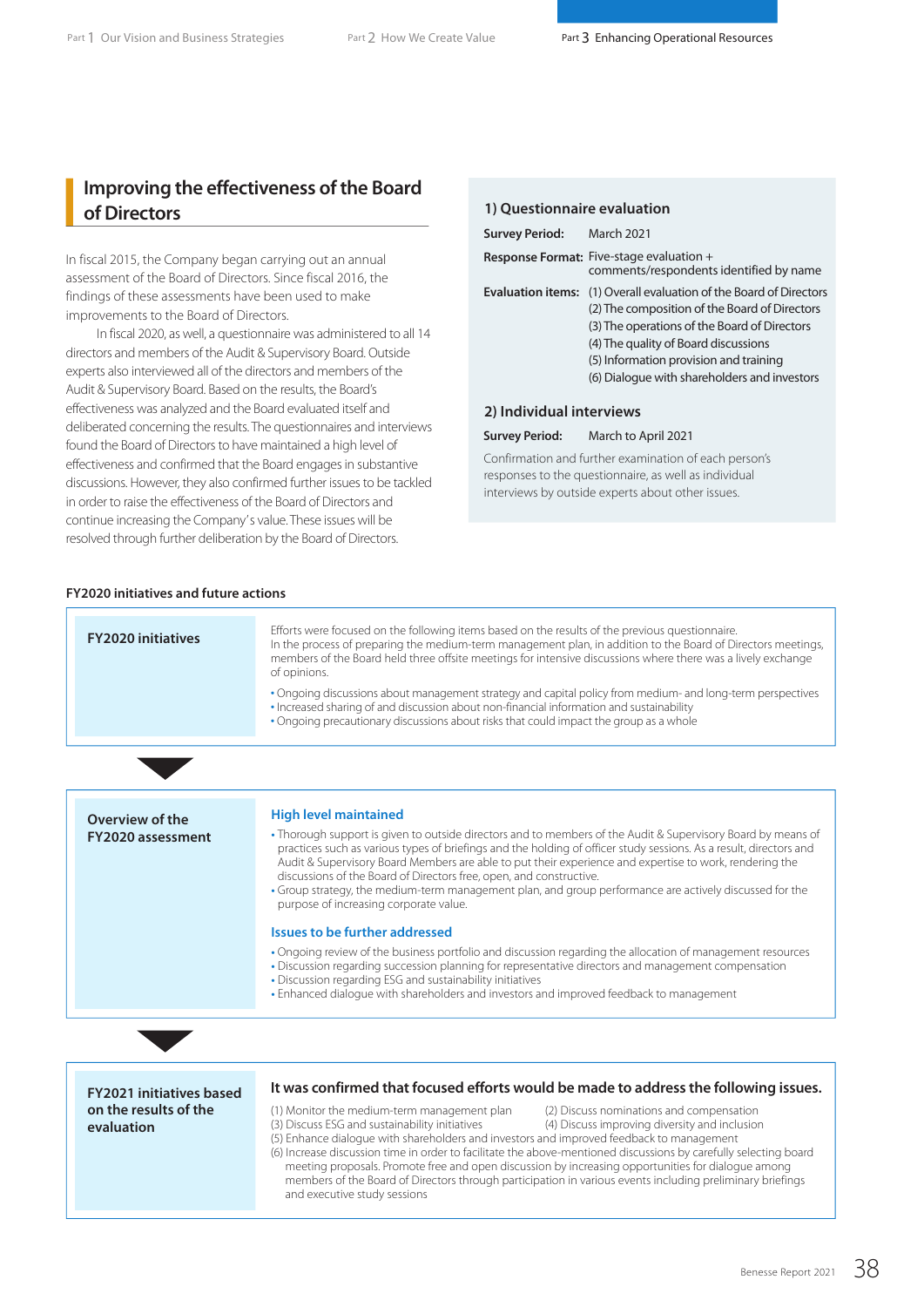## **Composition of directors and how they are appointed**

The Company employs the following method of appointing directors in order to ensure proper supervision over management from the standpoint of achieving sustained growth for the Benesse Group.

#### • Number of Board members

No more than 10 directors.

#### • Diversity

The Board seeks to maintain a good balance among its directors, appointing directors with diverse types of expertise and experience without being too heavily weighted in any specific field. The Company is appointing female directors and ensuring diversity in terms of gender. The Board is also improving the effectiveness of its supervision by appointing multiple outside directors who have experience in managing companies or who have high levels of insight and expert knowledge in sectors such as global business and IT/digital technology, in which the Company aims to grow in the future.

#### • Outside directors/independence

In order to ensure proper supervision over management, at least half of the Board is composed of outside directors, and at least one-third is composed of independent outside directors.

### • Requirements of directors

Directors, who possess the expertise and knowledge necessary to address medium- and long-term management issues and social issues (see the skill matrix on p. 44), must also satisfy the following requirements, which have been established to ensure that they can properly handle their roles

- 1. Deep understanding and empathy for the corporate philosophy of the Benesse Group
- 2. Outstanding leadership befitting of a manager
- 3. Outstanding character and insight, as well as mental and physical health
- 4. Meets legal requirements for eligibility as a director

### • Appointment process

The Nomination and Compensation Committee, which is chaired by an outside director and the majority of whose members are outside directors, deliberates on the nomination of directors and submits its opinion to the Board of Directors, which then makes a final decision. This format ensures transparency, fairness, and objectivity in the appointment of directors.

## **Reasons for the appointment of outside directors and Audit & Supervisory Board Members**

### **Directors of the Board**

| Katsumi Ihara   | Mr. Ihara has acquired extensive company management experience and knowledge at global companies and as an outside director<br>at other companies. As chair of the Board of Directors and the Nomination and Compensation Committee, he is drawing on this<br>experience and knowledge to contribute to the improvement of the transparency of the decision-making processes used in<br>managing the Company. |
|-----------------|---------------------------------------------------------------------------------------------------------------------------------------------------------------------------------------------------------------------------------------------------------------------------------------------------------------------------------------------------------------------------------------------------------------|
| Mutsuo Iwai     | Mr. Iwai has acquired extensive company management experience and knowledge at global corporations.<br>He is drawing on this experience and knowledge as a member of the Board and the Nomination and Compensation Committee to<br>contribute to the improvement of the transparency of the decision-making processes used in managing the Company.                                                           |
| Yumiko Noda     | Ms. Noda has extensive management experience and expert knowledge in finance. The Company believes she will be able to draw<br>on this experience and knowledge in her role as outside director to contribute to the Company's sustainable growth and enhance<br>its medium-to-long term corporate value.                                                                                                     |
| Kohey Takashima | Mr. Takashima has extensive company management experience and expert knowledge in e-commerce. The Company believes he<br>will be able to draw on this experience and knowledge in his role as outside director to contribute to the Company's sustainable<br>growth and enhance its medium-to-long term corporate value.                                                                                      |

### **Audit & Supervisory Board Members**

| Fiichi Izumo    | Mr. Izumo, formerly a partner at Deloitte Touche Tohmatsu LLC, possesses the professional knowledge of a certified public<br>accountant and experience acquired by working with many different companies in various roles as an auditor and consultant.<br>Utilizing this knowledge and experience, he actively provides opinions and recommendations on important matters for the<br>management of the Company in the Board of Directors and the Audit & Supervisory Board.                                                                                                                             |
|-----------------|----------------------------------------------------------------------------------------------------------------------------------------------------------------------------------------------------------------------------------------------------------------------------------------------------------------------------------------------------------------------------------------------------------------------------------------------------------------------------------------------------------------------------------------------------------------------------------------------------------|
| Miyuki Ishiguro | Ms. Ishiguro has considerable practical experience and advanced insight into corporate affairs law as a partner in a major law firm,<br>as well as experience as an outside officer in other companies. In the Board of Directors and the Audit & Supervisory Board, she<br>draws on this experience and expertise to actively offer opinions and recommendations regarding important matters associated<br>with the management of the Company.<br>The Company therefore judges that she is capable of continuing to appropriately perform her duties as an outside audit &<br>supervisory board member. |

\* Please see our website for the Criteria for Independence of Outside Directors and Outside Audit & Supervisory Board Members. https://www.benesse-hd.co.jp/en/about/management/corp\_governance.html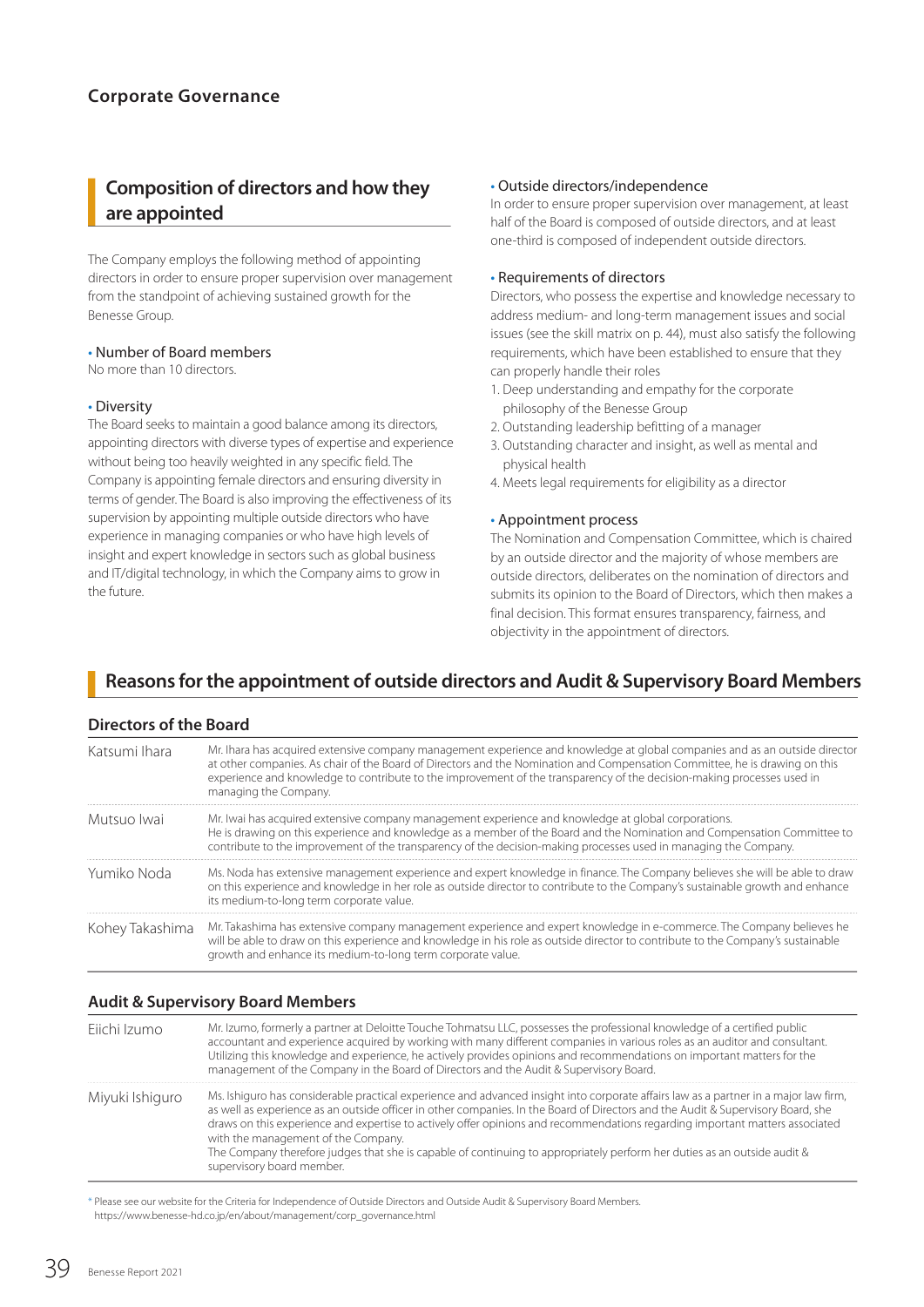## **Officer compensation**

The Benesse Group aims to achieve sustained medium- to long-term growth for the entire Group. We have designed a system of compensation for executive directors that provides incentive for the sustained improvement of corporate value by focusing not only on short-term business results, but also on contributing to the improvement of employee satisfaction and the organizational culture, and on medium- and long-term business results. At the same time, compensation for non-executive directors, including outside directors, is composed of only basic compensation, so as

not to obstruct outside directors' supervision of management.

Compensation for directors is set to competitive levels commensurate with the roles, skills, and responsibilities expected of directors who manage the Group, based on median levels found for Japanese companies of similar size using externally-conducted compensation surveys as a reference. Furthermore, compensation for directors is evaluated by the Nomination and Compensation Committee, which deliberates regarding the amount of compensation.

At the same time, compensation for Audit & Supervisory Board Members is decided through consultation with those members, and is composed of only basic compensation.

### **Compensation system for directors (excluding outside directors)**

|                                   | Fixed Compensation                      | Performance-based Compensation                           |                                                |
|-----------------------------------|-----------------------------------------|----------------------------------------------------------|------------------------------------------------|
| Representative<br><b>Director</b> | <b>Basic Compensation</b><br><b>50%</b> | <b>Bonuses</b><br>35%                                    | <b>Restricted Stock</b><br>Compensation<br>15% |
|                                   | Set based on expectations for the role  | Takes the Company's business performance<br>into account | Compensation<br>linked to stock price          |
|                                   | Fixed Compensation                      | Performance-based Compensation                           |                                                |
| <b>Director</b>                   | <b>Basic Compensation</b><br><b>55%</b> | <b>Bonuses</b><br>35%                                    | <b>Restricted Stock</b><br>Compensation<br>10% |
|                                   | Set based on expectations for the role  | Takes the Company's business performance<br>into account | Compensation<br>linked to stock<br>price       |

#### **Total compensation by officer category** (FY2020)

| <b>Officer Category</b>                             |                                      | <b>Directors</b><br>(excluding Outside Directors) | <b>Outside Directors</b> | <b>Audit &amp; Supervisory</b><br><b>Board Members</b><br>(excluding outside Audit &<br>Supervisory Board Members) | <b>Outside Audit &amp;</b><br><b>Supervisory Board</b><br><b>Members</b> |
|-----------------------------------------------------|--------------------------------------|---------------------------------------------------|--------------------------|--------------------------------------------------------------------------------------------------------------------|--------------------------------------------------------------------------|
| Amount of Compensation (millions of yen)            |                                      | 204                                               | 63                       | 64                                                                                                                 | 20                                                                       |
|                                                     | <b>Basic Compensation</b>            | 97                                                | 63                       | 64                                                                                                                 | 20                                                                       |
| Amount of Compensation<br>by Type (millions of yen) | <b>Bonuses</b>                       | 61                                                |                          |                                                                                                                    |                                                                          |
|                                                     | <b>Restricted Stock Compensation</b> | 44                                                |                          |                                                                                                                    |                                                                          |
| Number of Eligible Officers                         |                                      |                                                   |                          |                                                                                                                    |                                                                          |

## **Activities of the Nomination and Compensation Committee**

#### **Activities in 2020 and 2021** (August 2020 to April 2021)

|                | <b>Date</b>       | <b>Agenda Theme</b>                                                                                                                   |                                                                                                                         | <b>Date</b>                                                                                            | <b>Agenda Theme</b>                                                                                                                                                               |  |  |  |
|----------------|-------------------|---------------------------------------------------------------------------------------------------------------------------------------|-------------------------------------------------------------------------------------------------------------------------|--------------------------------------------------------------------------------------------------------|-----------------------------------------------------------------------------------------------------------------------------------------------------------------------------------|--|--|--|
| 1st<br>meeting | August 7, 2020    | 1. Appointment of outside directors for the<br>upcoming fiscal year                                                                   |                                                                                                                         |                                                                                                        | 1. Selection of outside directors for the upcoming<br>fiscal year                                                                                                                 |  |  |  |
| 2nd<br>meeting | September 4, 2020 | 1. Discussion regarding the organization of<br><b>Benesse HD</b><br>2. Selection of outside directors for the upcoming<br>fiscal year | meeting                                                                                                                 |                                                                                                        | 2. Deliberation regarding the organization (roles) of<br>inside directors in the upcoming fiscal year<br>3. Disclosure of the policy used to decide on<br>directors' compensation |  |  |  |
| 3rd<br>meeting | November 6, 2020  | 1. Selection of outside directors for the upcoming<br>fiscal year                                                                     | 5th<br>January 15, 2021<br>6th<br>March 5, 2021<br>meeting<br>7th<br>March 24, 2021<br>meeting<br>8th<br>March 30, 2021 | 1. Management structure for FY2021<br>2. Organization of executive officers in Benesse HD<br>in FY2021 |                                                                                                                                                                                   |  |  |  |
| 4th<br>meeting | December 4, 2020  | 2. CEO succession plan<br>1. Selection of outside directors for the upcoming<br>fiscal year                                           |                                                                                                                         |                                                                                                        | 1. Organization of directors following the next<br><b>General Meeting of Shareholders</b><br>2. CEO succession plan                                                               |  |  |  |
|                |                   | 2. CEO succession plan                                                                                                                | meeting                                                                                                                 |                                                                                                        | 1. Organization of directors following the next<br><b>General Meeting of Shareholders</b><br>2. CEO succession plan                                                               |  |  |  |
|                |                   |                                                                                                                                       | 9th<br>meeting                                                                                                          | April 27, 2021                                                                                         | 1. Payment of bonuses to Benesse HD inside<br>directors                                                                                                                           |  |  |  |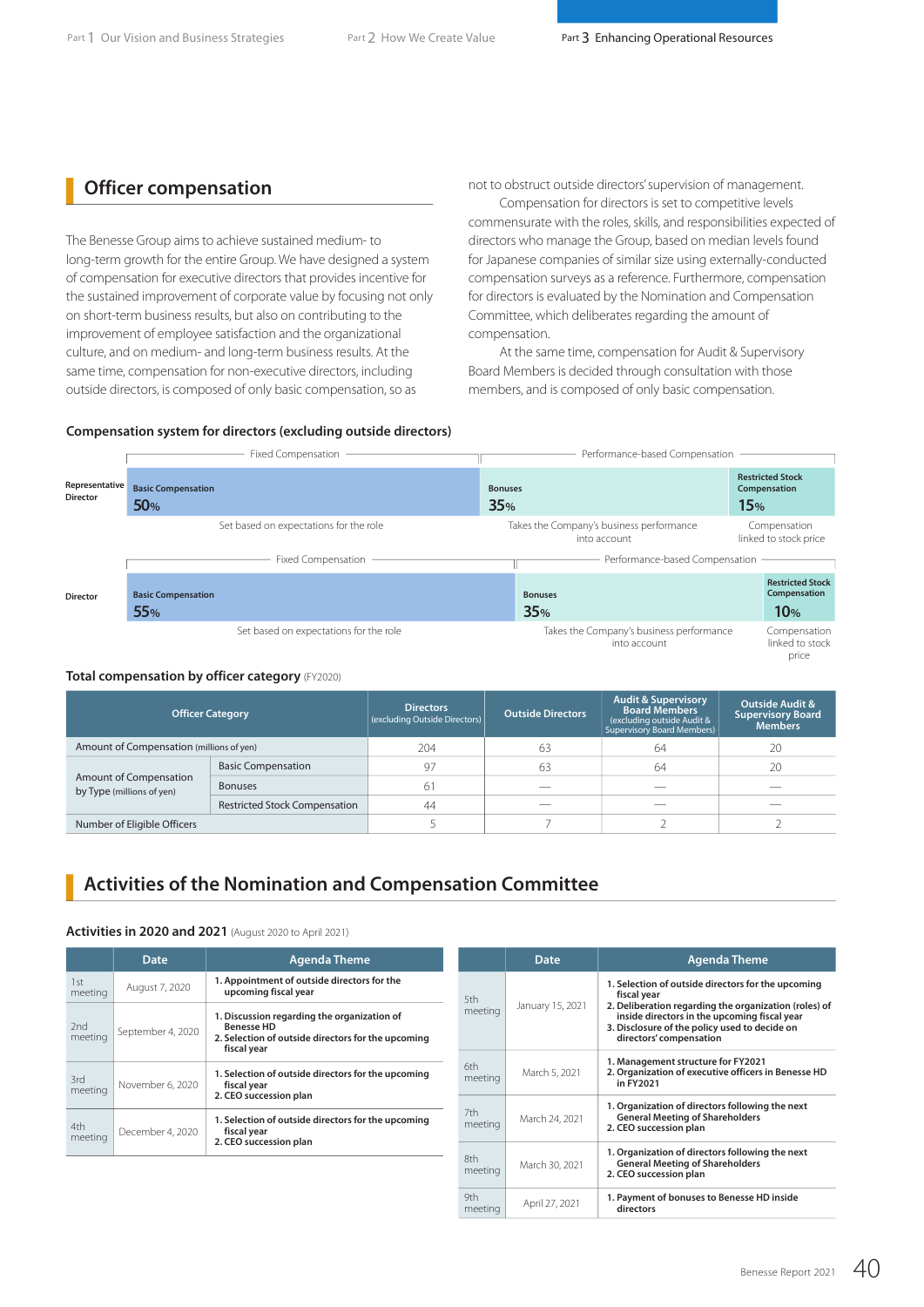## **Enhancing internal control**

At a meeting of the Board of Directors held in May 2006, the Company passed a resolution establishing a system (internal control system) to ensure compliance with the stipulations of the Companies Act and the Ordinance for Enforcement of the Companies Act. The latest revision of said resolution was passed at a meeting of the Board held on April 1, 2021.

In addition, the Company's Internal Auditing Division centrally manages the entire Group's activities involved in the creation and operation of internal controls relating to financial reporting under the Financial Instruments and Exchange Act.

## **Ensuring compliance**

The Company has established the Benesse Group Principles, which are rooted in the Group's corporate philosophy. The principles indicate how all the Group's executive officers and employees should behave, for the purpose of ensuring that the operations of the Group be performed in an appropriate and ethical manner that goes beyond just legal compliance. The Company has established the Benesse Group Risk Management and Compliance Rules to further our efforts in risk management and compliance. In order to act in accordance with the Group's Principles, individual companies comply with laws and regulations and establish standards of conduct or internal rules of their own that have more specific content suited to the conditions, nature, and size of their businesses, ensuring that their operations are carried out in an appropriate manner and thereby ensuring compliance.

Compliance administrators are appointed at each company and in each important business department to identify the risks within their respective businesses and implement measures to counteract them. In these activities, they work closely with the administrative office in charge of compliance for the Company (Compliance Division) to devise ways to fortify the systems on-site, such as sending staff on assignment to take charge as dictated by the circumstances. Various types of training are also provided for the purpose of raising employee awareness, and the Internal Auditing Division monitors how thoroughly compliance is implemented at our business sites.

In addition, the Group set up the Benesse Group Speak-Up Line as an internal reporting mechanism to be used whenever illegal

conduct, improper conduct, or conduct that violates the Group's articles of incorporation or internal rules may be discovered. The Audit & Supervisory Board Member Hotline has also been set up for cases in which someone in the Company's management may be involved in the conduct being reported. These mechanisms are operated outside the Group and managed in such a way that they can be used without worry, such as by allowing anonymous reporting, thus ensuring the effectiveness of the Group's compliance monitoring.

## **Risk management**

The Risk and Compliance (RC) Committee handles day-to-day risk management. Attended by executive directors, general managers, and management personnel responsible for strategic business domains, the RC Committee analyzes key risks within the Group and considers policies in response based on the assessments by Company administrative divisions in charge of each type of risk and by each subsidiary. The RC Committee then reports to the Board of Directors on the key risks they identified and policies for dealing with them, and risk-related measures are then implemented in Company administrative divisions, strategic business domains, and subsidiaries while the Compliance Division provides support and monitors their progress.

When emergencies occur, we set up the Emergency Reporting Hotline for reporting situations to management immediately. In more urgent situations, we convene an Emergency Task Force and put systems in place for dealing with the emergencies.

### **Day-to-day risk management**



\* Risk and Compliance Committee

#### Internal reporting mechanisms and response in the event of an emergency

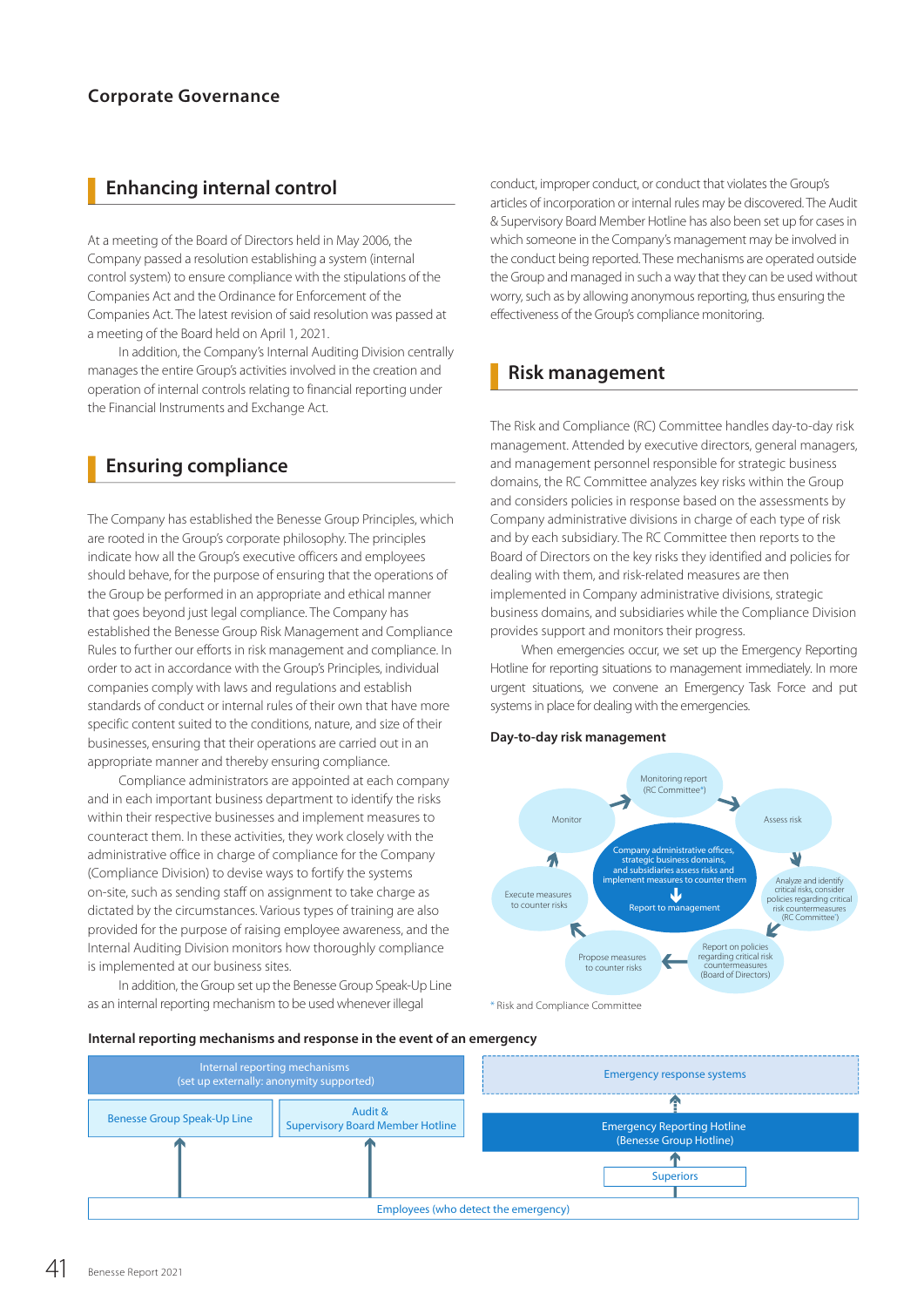## **Information security**

To earn our customers' trust, we have formulated the Benesse Group's Policy on Information Security and Personal Information and are working to maintain and improve our information security and the management and protection of personal information.

Specifically, we assign a Chief Risk Officer (CRO), who also serves as the Managing Director of Compliance and Information Security, to lead the Compliance Security Headquarters. The Headquarters manages the plans and status of enforcement of information security and protection of personal information through management personnel in each operating company. An information security chief is appointed in each operating company, and we have created a system to promote information security, formulate emergency response plans, and define procedures for dealing with incidents. We have also established an information security surveillance committee composed of outside experts. It regularly checks the management, maintenance, and operation of data and systems within the Group and aims to create a world-class information security organization.

#### **Information Security Surveillance Committee members**

| Committee<br>Chair<br>Ryoichi Sasaki    | Advisor and visiting professor at Tokyo Denki<br>University's Center for Research<br>Collaboration/Honorary president of the Japan<br>Society of Security Management/Director and<br>advisor at the Institute of Digital<br>Forensics/Fellow at the Information Processing<br>Society of Japan/Chief information security<br>advisor at the Board of Audit of Japan |
|-----------------------------------------|---------------------------------------------------------------------------------------------------------------------------------------------------------------------------------------------------------------------------------------------------------------------------------------------------------------------------------------------------------------------|
| Committee<br>Member<br>Atsuo Inomata    | Professor, Osaka University of Office for<br>Information Security                                                                                                                                                                                                                                                                                                   |
| Committee<br>Member<br>Tetsutaro Uehara | Professor, Ritsumeikan University College of<br>Information Science and Engineering                                                                                                                                                                                                                                                                                 |
| Committee<br>Member<br>Harumichi Yuasa  | Professor, Meiji University of Governance<br>Studies, Graduate School                                                                                                                                                                                                                                                                                               |

### • Security measures in system operations / Strengthening our security environment

We are strengthening the operation and monitoring of our systems and strengthening our system security with technological measures based on the latest information so that our customers will feel secure and trust Benesse with their **May 24, 2024: Expiry date** personal information. We are also advised and audited by outside experts and LAC Co., Ltd, the most trusted information security company in Japan. We are constantly working to maintain and improve our level of information security.

### • Employee awareness and training

Benesse Corporation and Benesse InfoShell have designated July 7, the day of the discovery of the personal information breach in 2014, as Security Day. They carry out activities on and around Security

Day each year in which all executives and employees reaffirm the importance of information security. These activities include morning meetings, presentations on internal initiatives, and lectures by outside specialists.

Benesse Holdings and Benesse Corporation implement web-based training where attendance is required of all employees working at Benesse, including part-time staff, and work to reconfirm the skills, actions, and basic knowledge that must be followed for information security, focusing on personal information protection.

At Benesse InfoShell, which is responsible for the development, management, maintenance, and operation of the Group's systems, more stringent training is offered through a special program. We check on attendance until all target employees have completed the training, and our attendance rate is always 100%.

Please see our website for detailed information regarding information security. Information Security https://benesse-hd.disclosure.site/en/themes/160

#### • Third-party certification

We obtain third-party certification with the aim of maintaining and improving our information security and our management and protection of personal information.

#### **Registration as a Business Approved to Display the PrivacyMark Symbol (November 2016) and Continuation of Actions to Protect Personal Information**

After being assessed by JIPDEC, the Benesse Corporation was registered as a business approved to display the PrivacyMark symbol in November 2016. We will continue to work to maintain and improve our information security and the management and protection of personal information and to further increase our customers' trust. November 2, 2016: Initial registration

November 1, 2022: Expiry date



#### **ISMS Certification (March 2016) and Continuation of ISMS Action**

Following the acquisition of ISO27001 (ISMS) certification by Benesse Corporation School Headquarters and Benesse BASE COM in May 2015, Benesse Holdings, Benesse Corporation (excluding some offices), and Benesse InfoShell also acquired ISO27001 (ISMS) certification in March 2016. May 25, 2015: Initial registration

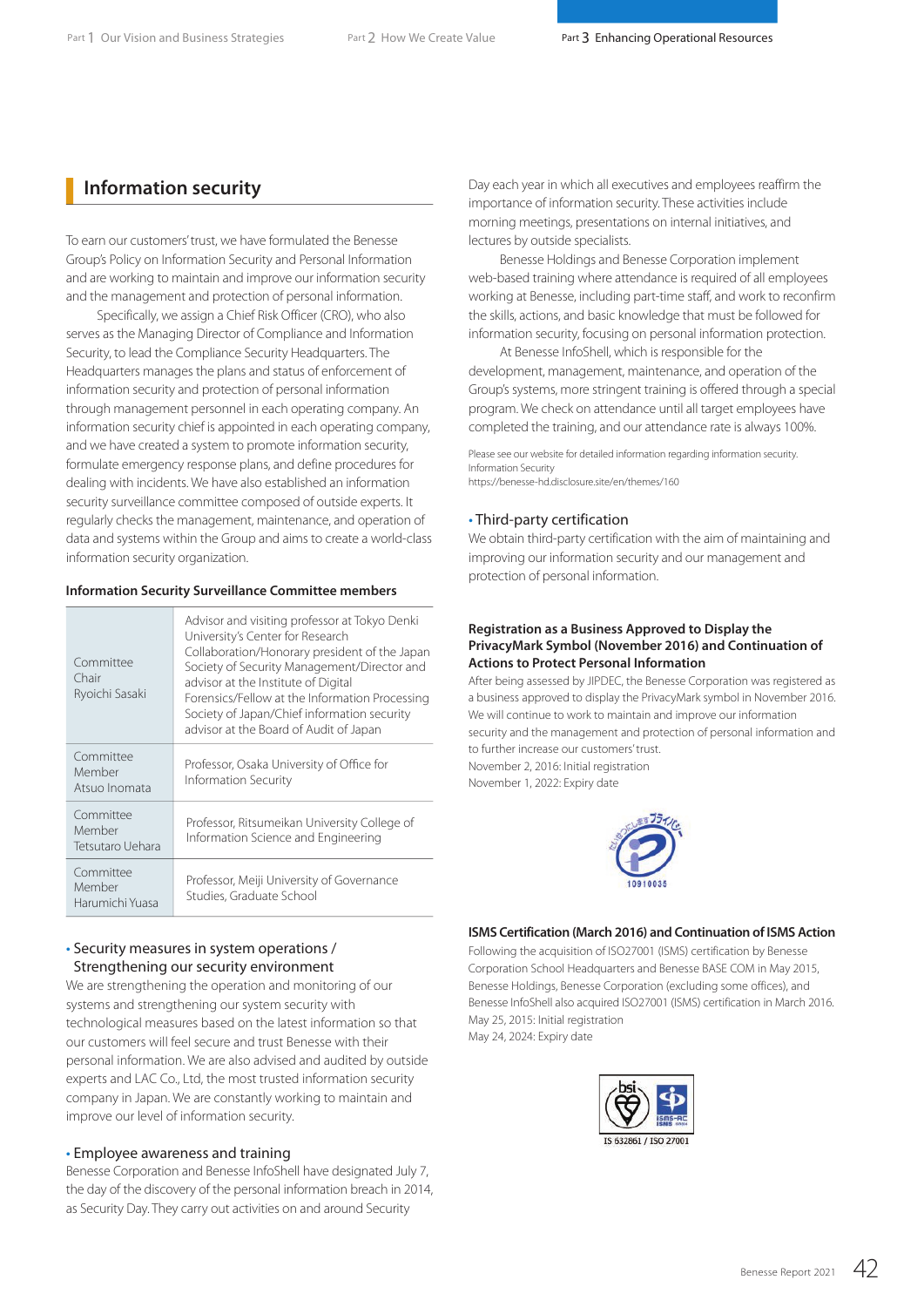## **Corporate Governance**

### **Directors and Audit & Supervisory Board Members** (As of June 26, 2021) **D** Outside **D** Independent **N** Newly Appointed



 $\vert$  1  $\vert$ **Tamotsu Adachi**



 $\vert 3 \vert$ **Shinya Takiyama**



**Katsumi Ihara**



**Yumiko Noda**



**Yoshinori**   $\overline{9}$ **Matsumoto**



**11** Eiichi **Izumo**



**Hitoshi Kobayashi**



**4** Hideaki **Fukutake**



**Mutsuo Iwai**



**Kohey Takashima**



**Naoto Saito**



**Miyuki Ishiguro**

|                                                                                                                                                   |                                                                                                                                                                                               |                                                 | <b>State of attendance</b><br><b>for FY2020</b> |  |
|---------------------------------------------------------------------------------------------------------------------------------------------------|-----------------------------------------------------------------------------------------------------------------------------------------------------------------------------------------------|-------------------------------------------------|-------------------------------------------------|--|
| <b>Name/Affiliation</b>                                                                                                                           | Other current positions                                                                                                                                                                       | <b>Board of</b><br><b>Directors</b><br>meetings | Audit &<br>Supervisory<br><b>Board</b>          |  |
| <b>Directors of the Board</b>                                                                                                                     |                                                                                                                                                                                               |                                                 |                                                 |  |
| 1 Tamotsu Adachi<br><b>Representative Director and</b><br>Chairman, CEO<br>• Member of the Nomination and<br><b>Compensation Committee</b>        | <b>Berlitz Corporation Chairman of</b><br>the Board                                                                                                                                           | 13/13                                           |                                                 |  |
| 2 Hitoshi Kobayashi<br><b>Representative Director and</b><br>President, COO                                                                       | <b>Representative Director and</b><br><b>President of Benesse Corporation</b>                                                                                                                 | 13/13                                           |                                                 |  |
| <sup>3</sup> Shinya Takiyama<br>Director                                                                                                          | <b>Representative Director and President</b><br>of Benesse Style Care Co., Ltd.                                                                                                               | 13/13                                           |                                                 |  |
| 4 Hideaki Fukutake<br>Director Non-executive Director<br>• Member of the Nomination and<br><b>Compensation Committee</b>                          | <b>Representative Director (Vice</b><br>Chairman of the Board), Fukutake<br>Foundation<br>Director of efu Investment Limited<br><b>Representative Director of</b><br>Minamigata Holdings Ltd. | 13/13                                           |                                                 |  |
| 5 Katsumi Ihara<br>Director <b>I</b><br>• Chairman of the Board of Directors<br>• Chairman of the Nomination and<br><b>Compensation Committee</b> | Outside Director of Hitachi, Ltd.                                                                                                                                                             | 13/13                                           |                                                 |  |
| 6 Mutsuo Iwai<br>Director <b>I</b><br>• Member of the Nomination and<br><b>Compensation Committee</b>                                             | Deputy Chairman of the Board at<br>Japan Tobacco Inc.<br><b>Outside Director of TDK Corporation</b>                                                                                           | 11/11                                           |                                                 |  |
| 7 Yumiko Noda<br>Director <b>THE</b><br>• Member of the Nomination and<br><b>Compensation Committee</b>                                           | <b>Representative Director and</b><br>Chairman of Veolia Japan K.K.<br>Outside Director of Idemitsu Kosan<br>Co., Ltd.                                                                        | $\overline{\phantom{0}}$                        |                                                 |  |
| 8 Kohey Takashima<br>Director <b>THE</b><br>Member of the Nomination and<br><b>Compensation Committee</b>                                         | <b>Representative Director and</b><br>President of Oisix ra daichi Inc.<br><b>Outside Director of</b><br><b>CARTA Holdings, Inc.</b>                                                          | $\overline{\phantom{0}}$                        |                                                 |  |

### **Audit & Supervisory Board Members**

| 9 Yoshinori Matsumoto<br><b>Standing Audit &amp;</b><br><b>Supervisory Board Member</b> |                                                                                                                                                                                                                                   | 13/13 | 17/17 |  |
|-----------------------------------------------------------------------------------------|-----------------------------------------------------------------------------------------------------------------------------------------------------------------------------------------------------------------------------------|-------|-------|--|
| 10 Naoto Saito<br><b>Standing Audit &amp;</b><br><b>Supervisory Board Member</b>        | Audit & Supervisory Board Member of<br><b>Tokyo Individualized Educational</b><br>Institute, Inc.                                                                                                                                 | 13/13 | 17/17 |  |
| 11 Eiichi Izumo<br><b>Audit &amp; Supervisory Board Member</b>                          | Representative of Izumo CPA Office<br><b>Outside Audit &amp; Supervisory Board</b><br><b>Member at Torii Pharmaceutical</b><br>Co., Ltd.<br><b>Outside Audit &amp; Supervisory Board</b><br><b>Member of Lasertec Corporation</b> | 13/13 | 17/17 |  |
| 12 Miyuki Ishiguro<br><b>Audit &amp; Supervisory Board Member</b>                       | Partner at the law firm of Nagashima<br>Ohno & Tsunematsu<br><b>Outside Audit &amp; Supervisory Board</b><br><b>Member of Lasertec Corporation</b>                                                                                | 12/13 | 16/17 |  |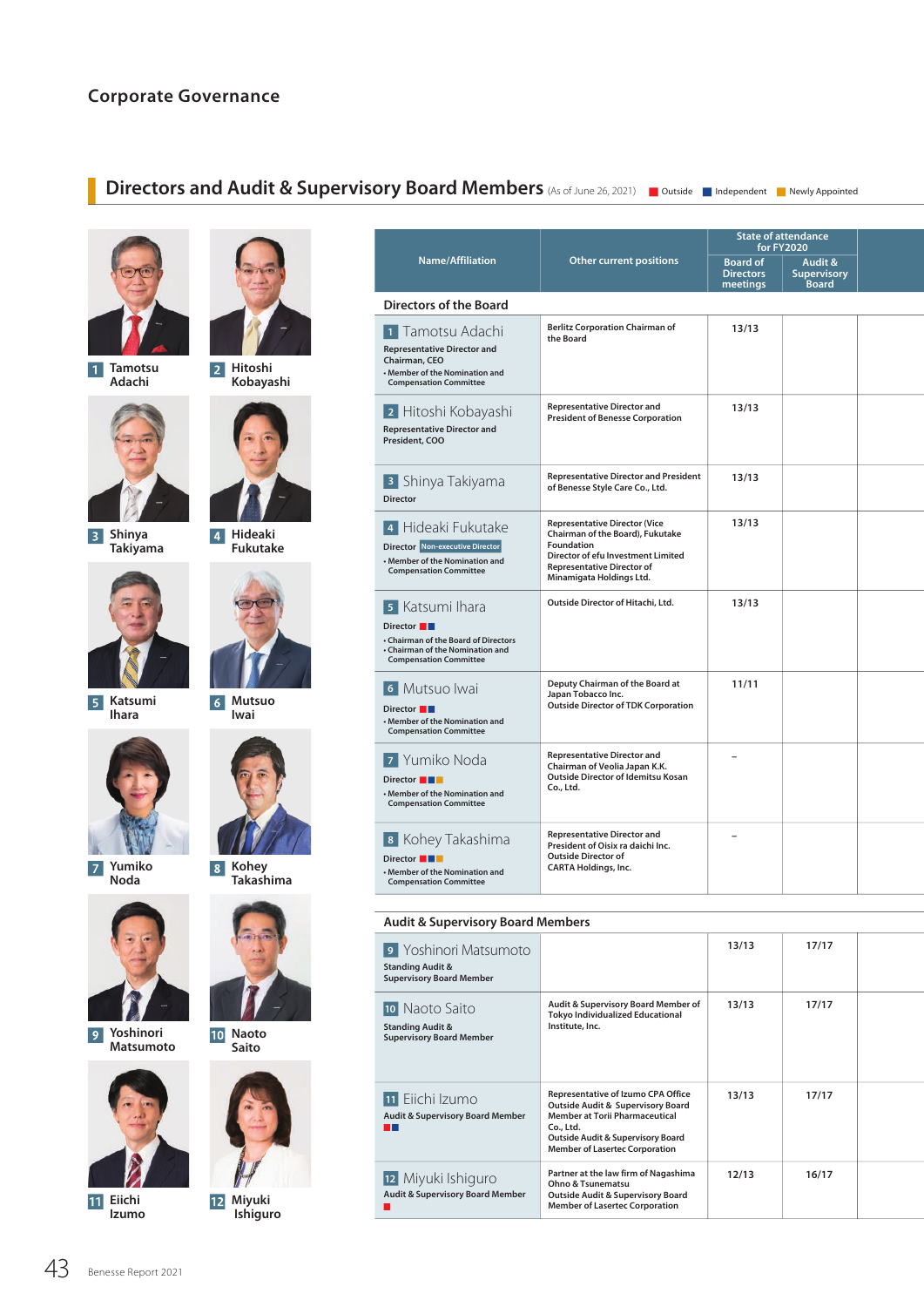|                                                                                                                                                                                                                                                                                                                                                                                                                                                                                                                                                                              |            |           | Necessary expertise and experience |         |          |         |
|------------------------------------------------------------------------------------------------------------------------------------------------------------------------------------------------------------------------------------------------------------------------------------------------------------------------------------------------------------------------------------------------------------------------------------------------------------------------------------------------------------------------------------------------------------------------------|------------|-----------|------------------------------------|---------|----------|---------|
| Career                                                                                                                                                                                                                                                                                                                                                                                                                                                                                                                                                                       | Leadership |           | Industry expertise                 |         | Strategy |         |
|                                                                                                                                                                                                                                                                                                                                                                                                                                                                                                                                                                              | Management | Education | <b>Nursing care</b>                | Digital | Global   | Finance |
| In 1977, joined Mitsubishi Corporation. Went on to serve as a Partner at McKinsey & Company,<br>Inc. Japan, President and CEO of Japan Lease Auto Co., President and CEO of GE Fleet Services<br>Co., Managing Director and Japan Representative of Carlyle Japan LLC, and in other positions.<br>Since 2003 he has been an Outside Director of the Company, a position which he has held<br>intermittently for a total of 11 years. Since 2016 he has been the Company's Representative<br>Director and President, CEO. He has served in his current role since April 2021. |            |           |                                    |         |          |         |
| Joined the Company in 1985. After having served as Representative Director and President of Benesse<br>Style Care Co., Ltd., in 2012 became a Director of the Company, a position that he continues to serve<br>in. Went on to lead the Company's Corporate Planning Division, Overseas Business Development<br>Company, Zemi Business Company, etc. Currently serves as Representative Director and President,<br>COO of the Company, and as Representative Director and President of Benesse Corporation.                                                                  |            |           |                                    |         |          |         |
| Joined the Company in 1996. Has been Representative Director and President of Benesse Style<br>Care Co., Ltd. (incumbent) since 2013, and a Director of the Company since 2016. Currently a<br>Group Executive Officer.                                                                                                                                                                                                                                                                                                                                                      |            |           |                                    |         |          |         |
| In 2000 joined KEYENCE CORPORATION. In 2006 joined SMS CO., LTD., and subsequently became<br>Division President of Nursing Care and Medical Care, and Media at that company. Since 2009, has<br>been Director of efu Investment Limited. After having served as an Outside Director of Benesse<br>Corporation, he has been a Director of the Company since 2014. In 2018, he became Director of<br>Kings Plant Barn Ltd., a position he currently serves in. At present, he is a Non-executive Director<br>for the Company.                                                  |            |           |                                    |         |          |         |
| In 1973 joined Mitsui Knowledge Industry Co., Ltd. After joining Sony Corporation in 1981 he has<br>served as Group Chief Strategy Officer (CSO), Chief Financial Officer (CFO), and Executive Deputy<br>President, then as Representative Director and President of Sony Financial Holdings Inc., and later<br>also as Director and Chairman of the same company. Starting in 2018 he has been an outside<br>director at Hitachi, Ltd., and in 2019, he became a Director of the Company.                                                                                   |            |           |                                    |         |          |         |
| Joined the Japan Tobacco and Salt Public Corporation in 1983. Served as Director and Managing<br>Executive Officer at Japan Tobacco Inc., Executive Vice-President at JT International S.A., and<br>Representative Director and Executive Vice-President at Japan Tobacco Inc. In 2020, he took up<br>the post of Deputy Chairman of the Board at Japan Tobacco Inc. and Director at the Company.                                                                                                                                                                            |            |           |                                    |         |          |         |
| Joined Bank of America Corporation, Tokyo Branch, in 1982. After serving in positions such as<br>Deputy General Manager of London branch of the Long-Term Credit Bank of Japan, an advisory<br>partner with PwC Financial Advisory Services, Deputy Mayor of Yokohama City, and a senior<br>fellow at the Tsinghua University Research Center for Japanese Studies, she became<br>Representative Director and President at Veolia Japan K.K. in 2017, then Chairman and<br>Representative Director in 2020. She became a Director of the Company in 2021.                    |            |           |                                    |         |          |         |
| Joined McKinsey & Company Inc. Japan in 1998. Became Representative Director and President<br>of Oisix Inc. (now Oisix ra daichi Inc.) in 2000. Became the Director of the Japan Wheelchair<br>Rugby Federation in 2018. Became Outside Director of CARTA Holdings, Inc. in 2020. Took up the<br>posts of Vice Chairman of Keizai Doyukai (Japan Association of Corporate Executives) and<br>Director of the Company in 2021.                                                                                                                                                |            |           |                                    |         |          |         |

| Accounting |                                                                                                                                                                                                                                                                                                                                                                                                                                                                                                                                                                                                                                | Legal |
|------------|--------------------------------------------------------------------------------------------------------------------------------------------------------------------------------------------------------------------------------------------------------------------------------------------------------------------------------------------------------------------------------------------------------------------------------------------------------------------------------------------------------------------------------------------------------------------------------------------------------------------------------|-------|
|            | In 1977, joined Daio Paper Corporation. In 1991, joined the Company, and went on to serve as<br>Manager of the General Affairs Department, as Manager of the Human Resources Department,<br>and in other positions before becoming a Corporate Executive Vice President in 2003. Since 2008,<br>has been a Standing Member of the Audit & Supervisory Board.                                                                                                                                                                                                                                                                   |       |
|            | Joined the Company in 1986. After working in the Finance & Accounting and Auditing &<br>Business Administration Departments in the Group, he later became General Manager of the<br>Finance & Accounting Division, General Manager of the Internal Auditing Division, and then<br>General Manager of the Business Administration Division. In 2015, he became an Audit &<br>Supervisory Board Member at Tokyo Individualized Educational Institute, Inc., and in 2017, he<br>became a Senior Executive Officer of the Company, before also being appointed as a Standing<br>Audit & Supervisory Board Member starting in 2019. |       |
|            | In 1995 joined Tohmatsu & Co. (now Deloitte Touche Tohmatsu LLC). Since 1998, has been<br>registered as a certified public accountant. In 2010, became a Partner at Deloitte Touche<br>Tohmatsu LLC, and after leaving that position, became Representative of Izumo CPA Office in<br>2015, a position he currently holds. Since 2015, has been a Member of the Company's Audit &<br>Supervisory Board.                                                                                                                                                                                                                        |       |
|            | In 1991, registered as a lawyer and joined the firm Tsunematsu Yanase & Sekine (now<br>Nagashima Ohno & Tsunematsu). Since 1999, has been a partner at that firm. Since 2017, has<br>been a Member of the Company's Audit & Supervisory Board.                                                                                                                                                                                                                                                                                                                                                                                 |       |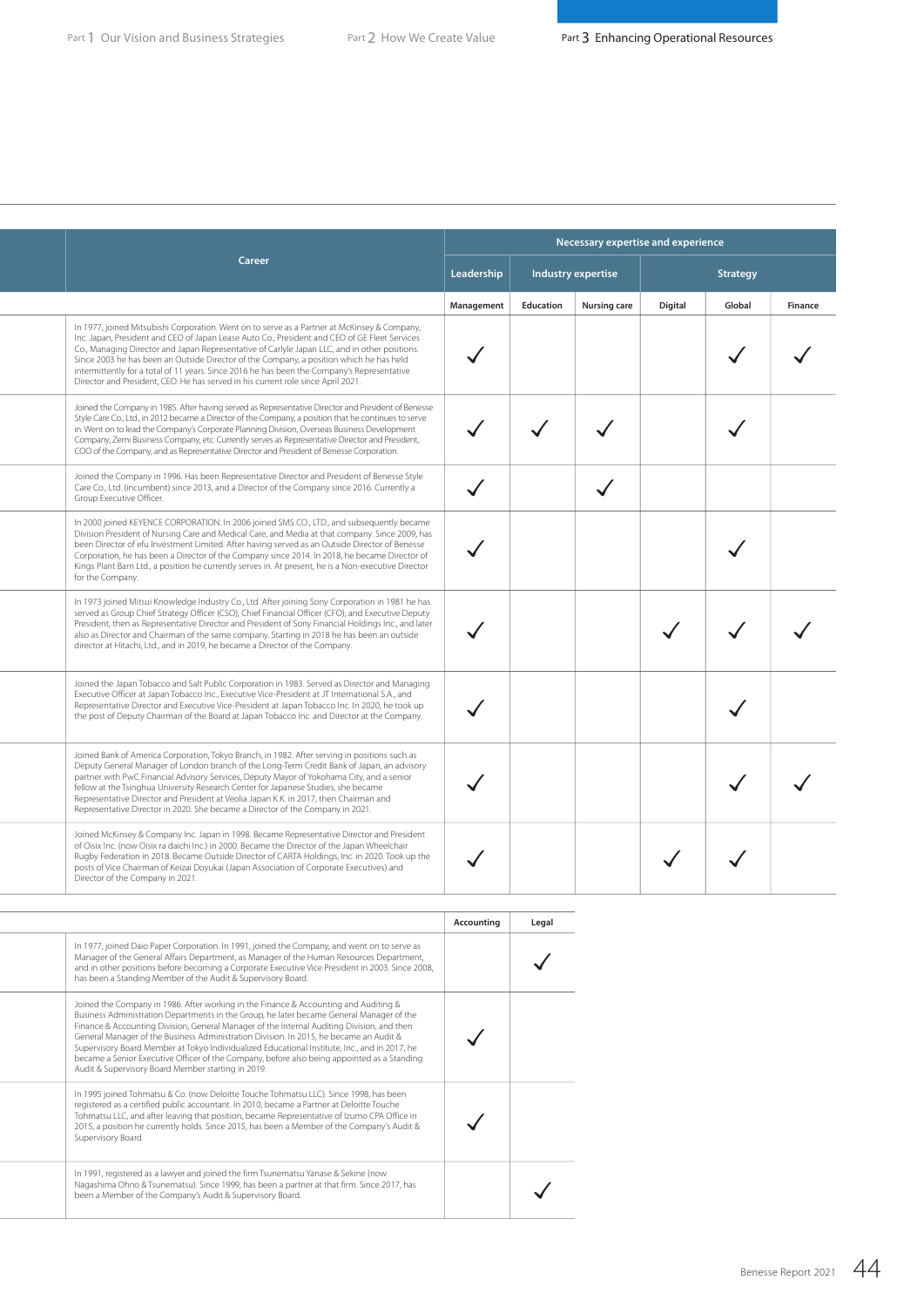## **Messages from the Outside Directors**

# We will further enhance the effectiveness of the Board of Directors and support the growth of the Group



**Katsumi Ihara** Outside Director Chairman of the Board of Directors

### **Leveraging the Board of Directors' diverse experience and knowledge to ensure we fulfill the Medium-Term Management Plan**

During my career at the Sony Group, I supervised various business operations and gained extensive experience working with overseas joint venture firms as well as with M&A and post-merger integration. I also served as the president and chairman of a listed company. Myself and all of the outside directors at Benesse bring an extremely wide range of experience. The role of the outside directors is to provide advice to executives from various perspectives that are not framed by the organization's internal logic. Our input helps ensure the business plans and medium-term management plans are fulfilled and speeds up the progress toward attaining the Company's objectives. As Chairman of the Board of Directors, I believe it is my duty to bring out each Board member's full experience and knowledge.

Prior to each Board meeting, Benesse's directors participate in a Preliminary Briefing Session to understand the background of the items to be discussed and join in an Executive Study Group to discuss important business themes. Through these meetings and other activities, the directors are able to engage in fully informed business discussions. Although the pandemic conditions by necessity led to the Board meetings being conducted remotely and prevented us from directly visiting business sites in fiscal 2020, we were still able to effectively address important topics, including formulating the medium-term management plan and revising the management structure.

The Board members also convened three times for intensive in-person discussions about the medium-term management plan. In fiscal 2021, we will be monitoring the plan's progress and plan to discuss any issues that come up during the discussion process, such as optimizing the business portfolio, measures to improve capital efficiency, and branding.

## **Clarifying issues and further improving Board effectiveness**

The fiscal 2020 survey on the Board of Directors effectiveness showed a high evaluation overall, but some areas had mixed results. We engaged a special external agency to discuss various issues with each of the directors, and the Board members then held several in-depth meetings to deliberate the agency's findings.

Issues identified in the effectiveness evaluations included the need to discuss representative director evaluations, remuneration, and the development of successors as well as ESG and sustainability initiatives, diversity and inclusion, and the thoroughness of dialogue with shareholders and feedback to management. We also understood that we need to create more opportunities for Board members to communicate with one another. These items will be priority topics for the Board of Directors and the Nomination and Compensation Committee.

### **Cultivating next-generation management human resources and visualizing the HR pipeline**

Fiscal 2021 is the first year of the Benesse Group medium-term management plan. To ensure the most effective management structure to enable quick responses to changes in the business environment and to generate a V-shaped earnings recovery, we decided to give President Kobayashi broader authority, based on his direct leadership at our business sites, and to have Chairman Adachi focus on leading the Group's medium- and long-term strategies.

As chairman of the Nomination and Compensation Committee, in fiscal 2021, I intend to examine succession plans to develop the next generation of managers. I will also be focusing on creating a visualization scheme for the human resources pipeline for top management.

Benesse has a wonderful corporate culture that strongly adheres to its corporate philosophy. I will work to continue improving the effectiveness of the Board of Directors and the Nomination and Compensation Committee so this culture will continue to flourish as the Company grows and expands into new business realms.